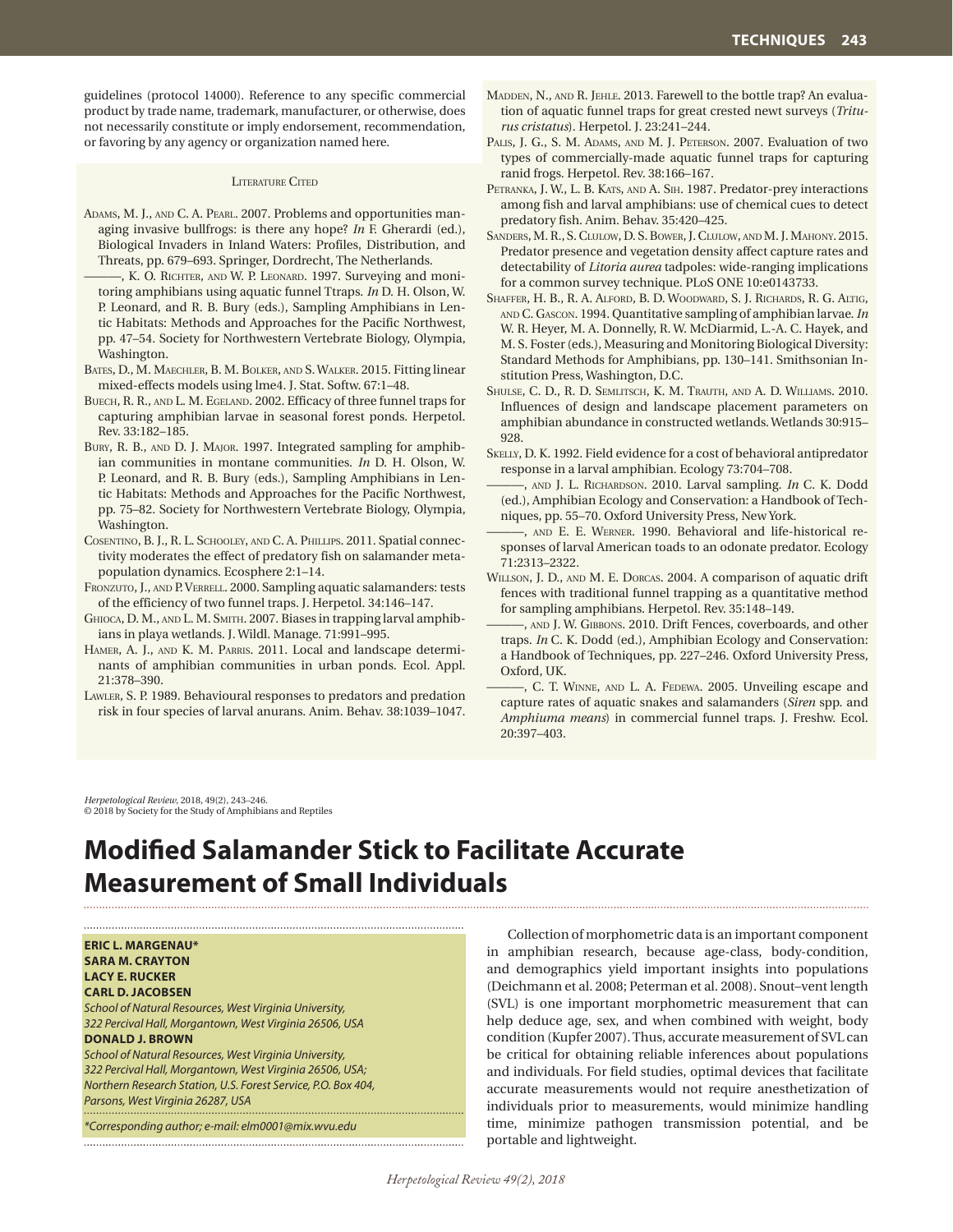

Fig. 1. Profile view of original (round PVC, left) and modified (square PVC, right) Salamander Stick that have equal diameter pipes. While Walston and Mullins (2005) use PVC pipes 2.54 cm in diameter (i.e., larger than our modified Salamander Stick), we depict both versions having equal diameter. Solid black dots represent salamanders of equal diameter, and illustrate their placement when pulled into the crevice.

Walston and Mullin (2005) developed a tool to measure salamanders called the "Salamander Stick," which improves accuracy compared to measuring individuals that are unrestrained or placed in snake tubes. The original Salamander Stick consisted of two polyvinyl chloride (PVC) pipes cylindrical in shape that measured 40 cm in length and 2.54 cm in diameter. The tubes were wrapped together using duct tape, with a 2-mm gap between them to allow a holding bag to be slipped between the pipes. Anecdotally, we found the original Salamander Stick design performed well when measuring SVL of larger-bodied salamanders, because the individuals remained elevated above the stick and thus the vent was easy to locate (Fig. 1). However, we found that SVL of smaller-bodied salamanders, which are often abundant and compose a substantial portion of the community, was difficult to measure because individuals would slide into the crevice between the pipes (Fig. 2).

Another method for collecting morphometric data of salamanders is digital image analysis, where specimens are photographed alongside reference material (e.g., ruler) and are later measured using computer software. This method has grown in popularity due to the minimal handling time required and potential for high measurement accuracy and precision (Mott et al. 2010). However, to accurately measure SVL the ventral side must be photographed next to the reference material and should be taken at a 90° azimuth. Wise and Buchanan (1992) created a device that satisfies these requirements, called the "Mander Masher," which holds individuals in place, ventral side up, using plexiglass panes and a sponge. However, because the Mander Masher requires that individuals be in contact with a sponge and plexiglass, decontamination is required between measurements to avoid potentially transmitting pathogens. Thus, assuming accuracy is comparable, the Salamander Stick is a better choice for field research because new plastic bags can be used for each individual.

Our objectives for this paper were to: 1) modify the Salamander Stick to facilitate measuring SVL of small-bodied salamanders; and 2) assess the accuracy and precision of our modified Salamander Stick, using digital image analysis and post-euthanization measurements for comparison.

We modified the Salamander Stick design to allow individuals to remain elevated when flush against the pipes. We constructed our modified Salamander Stick using two pieces of square PVC pipe, with each piece measuring 30 cm in length and 1.9 cm × 1.9 cm in diameter. We stacked small strips of Gorilla Tape® at distal ends of one pipe to create a gap when the two pipes were pressed together. Attention should be taken when creating the gap between the two PVC pipes, because too large a gap will



Fig. 2. Comparison of original (round PVC, A-left panel) and modified (square PVC, A-right panel) Salamander Stick for processing salamanders. We found that both versions performed well when processing larger individuals, as individuals remained elevated above the stick with both versions (B; Northern Dusky Salamander [*Desmognathus fuscus*]). We found that processing smaller individuals was easier with the modified Salamander Stick, as smaller individuals were pulled into the crevice of the round PVC (C; Southern Twolined Salamander [*Eurycea cirrigera*]). Note, both Salamander Sticks shown here measured 1.9-cm in diameter.

allow small salamanders to slide through it, and too small a gap will make it difficult to quickly slide the plastic bag through. Using 5 strips creates a 1.7-mm gap, which allows a press-to-seal plastic bag to be pulled through the gap, but also allows small individuals to squeeze into the gap (e.g., juvenile *Plethodon cinereus* [Eastern Red-backed Salamander]). While working with small plethodontids, we have found that a 3-strip (ca. 1-mm) gap coupled with non-sealable sandwich baggies is optimal. We wrapped 3–4 rows of Gorilla Tape® around both distal ends of the conjoined pipes to secure them together.

To estimate length using the modified Salamander Stick, we placed individuals in plastic holding bags and fed bag openings through the gap of the two PVC pipes. We then pulled the bag through the opening until the salamander was comfortably restrained in a linear position against the crevice. We took length measurements using dial calipers accurate to 0.01 mm. We note that with both Salamander Stick designs, water can be placed in the holding bag to prevent desiccation of aquatic salamanders while handling.

To estimate length using digital image analysis, we placed individuals in a modified Mander Masher and in close proximity to a ruler with the ventral side of the individual being photographed at a 90° azimuth. We used the "Segmented Line" tool in software ImageJ (National Institutes of Health, Bethesda, MD) digital image measurements. Both the salamander and ruler were in focus before images were taken (Fig. 3). Following euthanization, we placed individuals in a linear orientation and re-measured them. Measurements taken post-euthanization were considered to represent approximately true lengths, as specimens could easily be manipulated and carefully measured.

To test whether the modified Salamander Stick provided accurate and precise measurements, we compared total body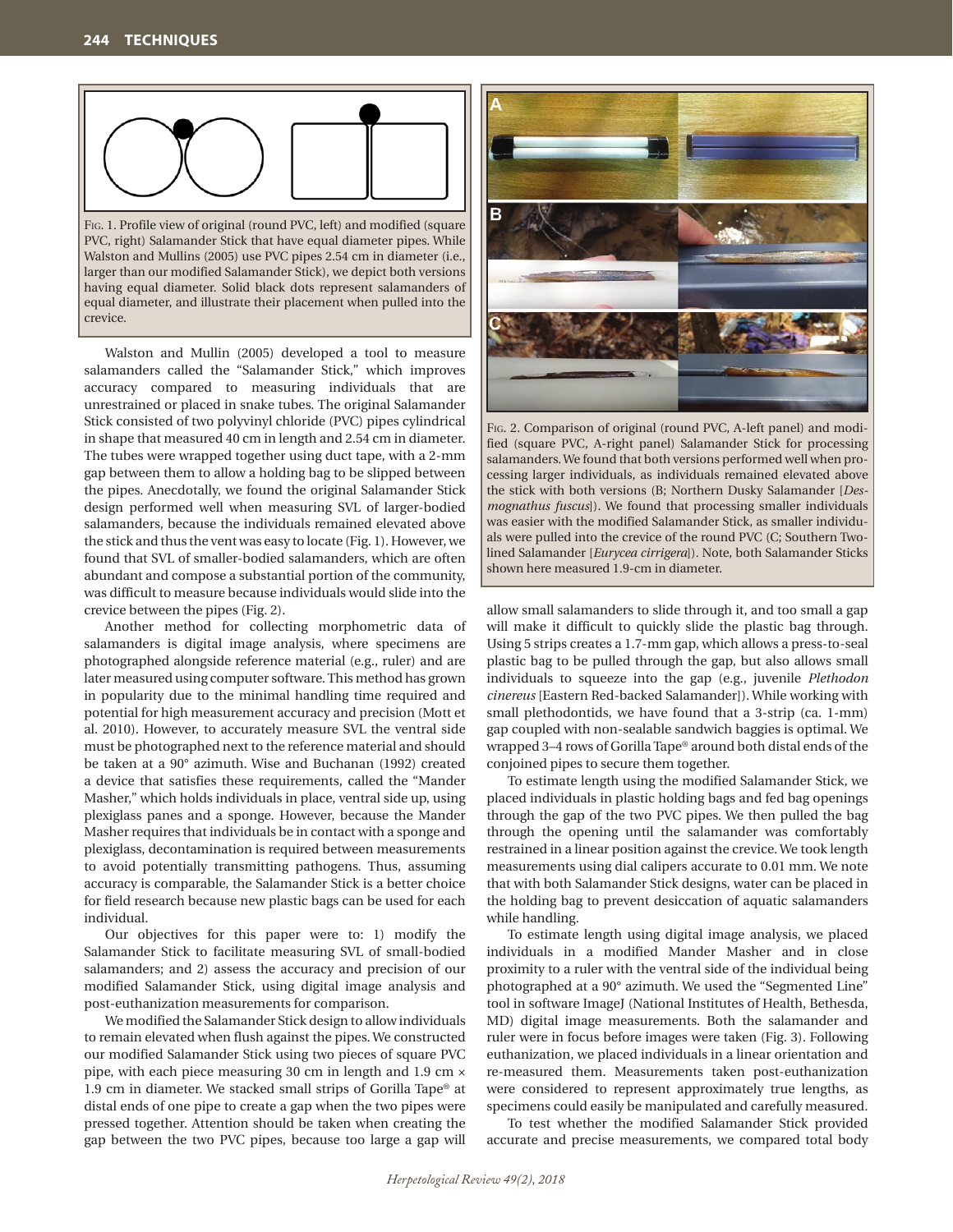

Fig. 3. Estimated snout–vent length (left) and tail length (right) using the "Segmented Line" tool in software ImageJ. Solid white lines indicate delineated lengths along the ventral midline. Snout-vent length was measured from the tip of the snout to the posterior end of the cloaca, and tail length was measured from the posterior end of the cloaca to the tip of the tail.

Table 1. Descriptive statistics showing comparison of two length estimation methods (digital image analysis using the program ImageJ, and the modified Salamander Stick) in relation to mean true (i.e., post-euthanization) total body, snout– vent, and tail length of 30 measured *Desmognathus* spp. Mean differences and their standard deviations are reported in millimeters (mm) for each measurement.

| Measuring method                    | Total body length | Snout-vent length | Tail length     |
|-------------------------------------|-------------------|-------------------|-----------------|
| Digital Image Analysis (ImageJ)     | $0.03 \pm 4.49$   | $-0.79 \pm 3.34$  | $1.21 \pm 3.65$ |
| Observer $1 + 2$ (Salamander Stick) | $-0.10 \pm 0.66$  | $-0.70 \pm 0.52$  | $1.11 \pm 0.78$ |
| Observer 1 (Salamander Stick)       | $-0.44 \pm 5.06$  | $-0.66 \pm 3.39$  | $0.99 \pm 5.46$ |
| Observer 2 (Salamander Stick)       | $0.24 \pm 3.15$   | $-0.74 \pm 2.67$  | $1.23 \pm 3.92$ |

length (TBL), SVL, and tail length estimates from modified Salamander Stick measurements and digital image measurements to post-euthanization (i.e., "true") measurements using a paired t-test. We separately tested each observer's modified Salamander Stick measurements and digital image measurements against the true lengths. To quantify and compare the accuracy of the modified Salamander Stick with digital image analysis, we estimated TBL, SVL, and tail length using digital image analysis, and calculated deviations from true measurements (euthanized individuals). To quantify and test the precision of the modified Salamander Stick, two observers independently measured TBL, SVL (i.e., anterior edge of the snout to the posterior end of the cloaca), and tail length (in millimeters [mm]) of 30 salamanders and we compared their respective means using a paired t-test. Means were considered significantly different at  $\alpha = 0.05$ , and reported as mean ± standard deviation unless otherwise stated. Species used for this study were *Desmognathus fuscus* (Northern Dusky Salamander; N = 10), *D. monticola* (Seal Salamander; N = 17), and *D. ochrophaeus* (Allegheny Mountain Dusky Salamander;  $N = 3$ ). The salamanders used in this study were part of another study investigating pesticide bioaccumulation, which required euthanization.

Mean estimated TBL, SVL, and tail length measurements using the modified Salamander Stick were not significantly different from true length for observer 1 ( $t_{29}$  = -0.479,  $p =$ 0.635;  $t_{29} = -1.062$ ,  $p = 0.297$ ;  $t_{29} = 0.995$ ,  $p = 0.328$ , respectively) or observer 2 ( $t_{29} = 0.411$ ,  $p = 0.684$ ;  $t_{29} = -1.520$ ,  $p = 0.139$ ;  $t_{29} =$ 1.710,  $p = 0.098$ , respectively). Similarly, mean estimated TBL, SVL, and tail length using digital image measurements were not significantly different from true measurements ( $t_{29} = 0.033$ ,  $p =$ 0.974;  $t_{\text{eq}} = -1.288$ ,  $p = 0.208$ ;  $t_{\text{eq}} = 1.819$ ,  $p = 0.079$ , respectively). Mean TBL, SVL, and tail length estimates deviated from true length by 0.24 to 1.23 mm using the modified Salamander Stick, and 0.03 to 1.21 using digital image analysis, and standard deviations were  $\leq 5.46$  mm (Table 1). Precision of the modified Salamander Stick was estimated by comparing observer 1 and observer 2 measurements for TBL, SVL, and tail length. All three morphological measurements had mean values < 1 mm when compared (96.28  $\pm$  20.87 and 96.97  $\pm$  22.18 mm for TBL, 51.97  $\pm$ 9.48 and  $51.89 \pm 9.76$  mm for SVL,  $44.69 \pm 14.40$  and  $44.92 \pm 14.32$ mm for tail length for observer 1 and observer 2, respectively) and were not significantly different between observer 1 and observer 2 ( $t_{29}$  = -0.849,  $p = 0.403$ ;  $t_{29} = 0.206$ ,  $p = 0.838$ ;  $t_{29} = -0.304$ ,  $p = 0.763$  for TBL, SVL, and tail length, respectively), indicating